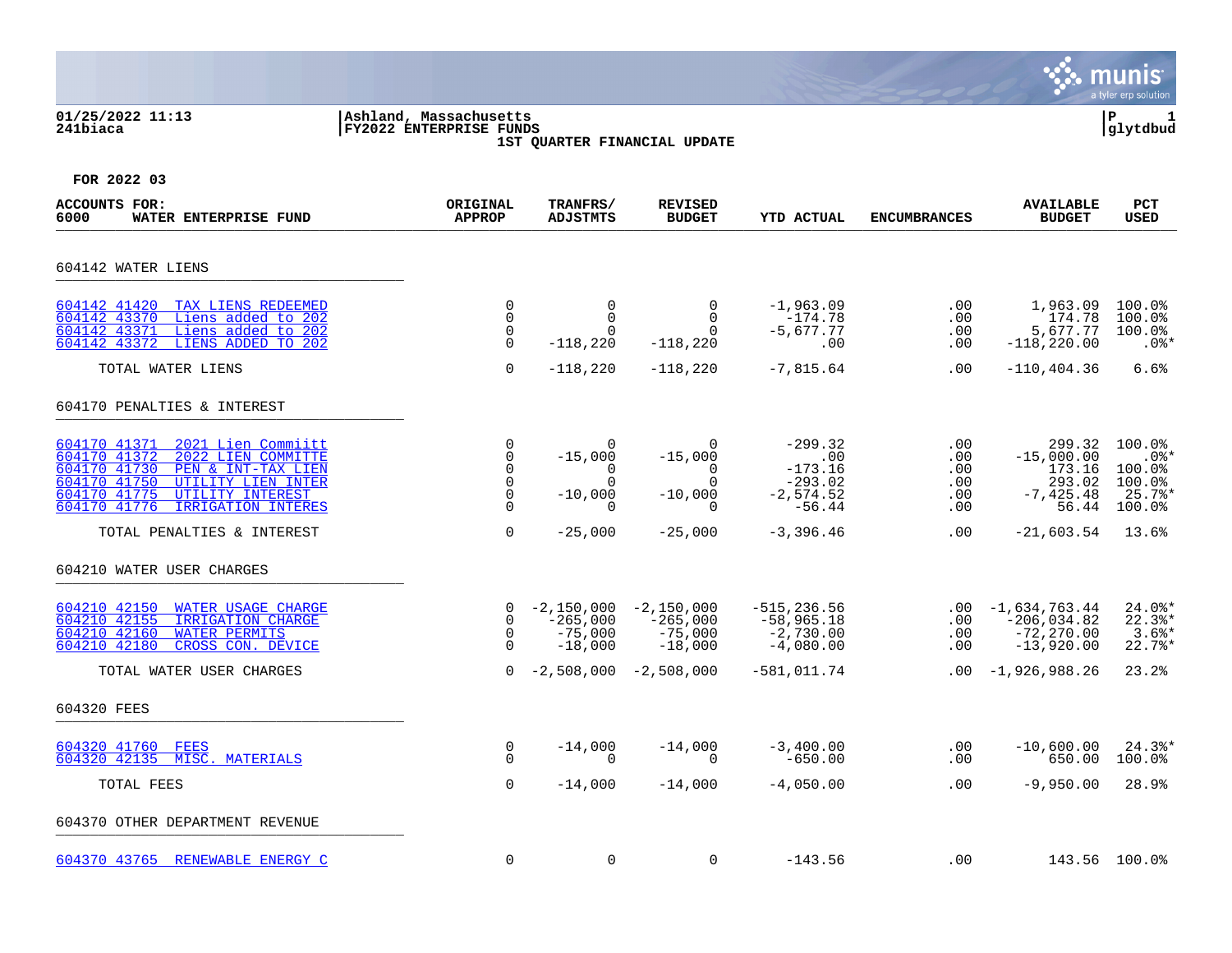### **01/25/2022 11:13 |Ashland, Massachusetts |P 2 241biaca |FY2022 ENTERPRISE FUNDS |glytdbud 1ST QUARTER FINANCIAL UPDATE**



| ACCOUNTS FOR:<br>WATER ENTERPRISE FUND<br>6000                                                                                                                                                                                                                                                                                                                                                                                                                                                                                                                                                                                                                                                                                                                                                                                                                                                                                                                                                                                                                                                                                                                                                                                                                                                                                                         | ORIGINAL<br><b>APPROP</b>                                                                                                                                                                                                                                                                                   | TRANFRS/<br>ADJSTMTS                                                                                                                                                                                                                                                                                                                                                                                                                                                                                                          | <b>REVISED</b><br><b>BUDGET</b>                                                                                                                                                                                                                                                                                                     | <b>YTD ACTUAL</b>                                                                                                                                                                                                                                                                                                                                                                                  | <b>ENCUMBRANCES</b>                                                                                                                                                                                                                                                                                                       | <b>AVAILABLE</b><br><b>BUDGET</b>                                                                                                                                                                                                                                                                                                                                                                                                     | <b>PCT</b><br><b>USED</b>                                                                                                                                                                                                                                                                                           |
|--------------------------------------------------------------------------------------------------------------------------------------------------------------------------------------------------------------------------------------------------------------------------------------------------------------------------------------------------------------------------------------------------------------------------------------------------------------------------------------------------------------------------------------------------------------------------------------------------------------------------------------------------------------------------------------------------------------------------------------------------------------------------------------------------------------------------------------------------------------------------------------------------------------------------------------------------------------------------------------------------------------------------------------------------------------------------------------------------------------------------------------------------------------------------------------------------------------------------------------------------------------------------------------------------------------------------------------------------------|-------------------------------------------------------------------------------------------------------------------------------------------------------------------------------------------------------------------------------------------------------------------------------------------------------------|-------------------------------------------------------------------------------------------------------------------------------------------------------------------------------------------------------------------------------------------------------------------------------------------------------------------------------------------------------------------------------------------------------------------------------------------------------------------------------------------------------------------------------|-------------------------------------------------------------------------------------------------------------------------------------------------------------------------------------------------------------------------------------------------------------------------------------------------------------------------------------|----------------------------------------------------------------------------------------------------------------------------------------------------------------------------------------------------------------------------------------------------------------------------------------------------------------------------------------------------------------------------------------------------|---------------------------------------------------------------------------------------------------------------------------------------------------------------------------------------------------------------------------------------------------------------------------------------------------------------------------|---------------------------------------------------------------------------------------------------------------------------------------------------------------------------------------------------------------------------------------------------------------------------------------------------------------------------------------------------------------------------------------------------------------------------------------|---------------------------------------------------------------------------------------------------------------------------------------------------------------------------------------------------------------------------------------------------------------------------------------------------------------------|
| TOTAL OTHER DEPARTMENT REVENUE                                                                                                                                                                                                                                                                                                                                                                                                                                                                                                                                                                                                                                                                                                                                                                                                                                                                                                                                                                                                                                                                                                                                                                                                                                                                                                                         | $\overline{0}$                                                                                                                                                                                                                                                                                              | $\mathbf 0$                                                                                                                                                                                                                                                                                                                                                                                                                                                                                                                   | $\Omega$                                                                                                                                                                                                                                                                                                                            | $-143.56$                                                                                                                                                                                                                                                                                                                                                                                          | $\sim$ 00                                                                                                                                                                                                                                                                                                                 |                                                                                                                                                                                                                                                                                                                                                                                                                                       | 143.56 100.0%                                                                                                                                                                                                                                                                                                       |
| 60450 WATER ENTERPRISE                                                                                                                                                                                                                                                                                                                                                                                                                                                                                                                                                                                                                                                                                                                                                                                                                                                                                                                                                                                                                                                                                                                                                                                                                                                                                                                                 |                                                                                                                                                                                                                                                                                                             |                                                                                                                                                                                                                                                                                                                                                                                                                                                                                                                               |                                                                                                                                                                                                                                                                                                                                     |                                                                                                                                                                                                                                                                                                                                                                                                    |                                                                                                                                                                                                                                                                                                                           |                                                                                                                                                                                                                                                                                                                                                                                                                                       |                                                                                                                                                                                                                                                                                                                     |
| 60450 51130<br>PERMANENT POS.<br>60450 51300<br>O.T. & RECALL/BEEPE<br>60450 51350<br>BEEPER ALLOWANCE<br>60450 51400<br>LONGEVITY & FRINGES<br>60450 51900<br>UNIFORM EXP./ALLOW.<br>60450 52000<br>PURCHASE OF SERVICE<br>60450 52100<br>UTILITIES EXPENSES<br>60450 52410<br>MAINT. SERVICE CONT<br>60450 52450<br>CONTRACTED SERVICES<br>60450 52710<br>OFFICE EOUIP LEASE<br>60450 52720<br>RADIO EQUIP REPAIR/<br>60450 53410<br>TELEPHONE EXPENSE<br>60450 53800<br>OTHER PURCHASED SER<br>60450 54000<br><b>SUPPLIES</b><br>60450 54150<br>POSTAGE \$/STAMPS/RE<br>60450 54200<br>OFFICE SUPPLIES<br>60450 54400<br><b>AUTO PARTS &amp; SUPPLI</b><br>60450 54450<br>TOOLS / HARDWARE<br>REFERENCE BOOKS/MAT<br>60450 54600<br>60450 54700<br>CHEMICALS/TREATMENT<br>60450 54720<br>ASPHALT, HOT-TOP<br>60450 54730<br>GRAVEL, LOAM, MULCH<br>60450 54740<br><b>WATER-WORKS SUPPLIE</b><br>60450 55800<br>MISC. SUPPLIES<br>60450 56965<br>REPAIRS & MAINTENAN<br>60450 57000<br><b>OTHER CHARGES</b><br>60450 57100<br>TRAVEL EXPENSES<br>60450 57300<br><b>DUES &amp; MEMBERSHIPS</b><br>60450 57400<br>TRAINING/CONF./COUR<br>60450 57861<br>EXPENSE CONTINGENCY<br>60450 58000<br>CAPITAL OUTLAY<br>60450 59150<br>PRINCIPAL LONG TERM<br>60450 59250<br>INTEREST ON NOTES<br>60450 59710<br>TRANSFER TO GENERAL<br>TOTAL WATER ENTERPRISE | 535,473<br>BEEPE 535,473<br>CE 40,000<br>ILGE 40,000<br>ILGE 2,500<br>Z,500<br>Z,500<br>Z,500<br>Z,450<br>S,1000<br>Z,450<br>S,1000<br>Z,450<br>S,000<br><u>VICES</u> 2,450<br>2,000<br>NERE 5,000<br>DER 5,000<br>S/MAT<br>NERI 7,500<br>S,000<br>S/MAT<br>NERI 7,500<br>S,000<br>S,000<br>PP<br>2,910,220 | $\overline{0}$<br>$\mathbf 0$<br>$\mathbf 0$<br>$\mathsf{O}$<br>$\Omega$<br>0<br>$\Omega$<br>$\mathbf 0$<br>$\mathbf 0$<br>$\Omega$<br>$\mathsf{O}$<br>$\mathbf 0$<br>$\mathbf 0$<br>$\mathsf{O}$<br>$\mathbf 0$<br>$\mathbf 0$<br>$\overline{0}$<br>$\mathbf 0$<br>$\mathsf{O}$<br>$\mathbf 0$<br>$\mathbf 0$<br>$\mathbf 0$<br>$\mathbf 0$<br>0<br>$\mathbf 0$<br>$\mathbf 0$<br>$\mathbf 0$<br>$\mathbf 0$<br>$\mathsf{O}$<br>$\mathbf 0$<br>$\mathbf 0$<br>$\mathbf 0$<br>$\mathbf 0$<br>$\overline{0}$<br>$\overline{0}$ | 535,473<br>40,000<br>12,500<br>2,500<br>2,450<br>5,100<br>210,000<br>10,000<br>880,000<br>1,000<br>300<br>5,000<br>10,000<br>5,000<br>1,400<br>500<br>8,000<br>5,000<br>150<br>65<br>7,500<br>5,000<br>55,000<br>9,700<br>20,000<br>5,000<br>100<br>1,000<br>5,000<br>5,000<br>580,000<br>170,358<br>49,024<br>263,100<br>2,910,220 | 104,714.00<br>10,226.31<br>2,565.32<br>3,912.00<br>179.70<br>68,125.12<br>$\overline{00}$<br>261,480.64<br>990.71<br>17.28<br>1,069.62<br>.00<br>2,274.19<br>.00<br>.00<br>2,343.53<br>.00<br>.00<br>.00<br>527.99<br>2,183.32<br>19,176.00<br>1,693.14<br>$\overline{00}$<br>392.25<br>.50<br>335.00<br>330.41<br>$\overline{\phantom{0}}$ .00<br>615.00<br>.00<br>19,024.00<br>.00<br>502,176.03 | .00<br>.00<br>.00<br>.00<br>.00<br>1,428.30<br>105, 343. 14<br>.00<br>535, 390.32<br>.00<br>62.72<br>2,500.29<br>.00<br>1,268.53<br>300.00<br>.00<br>2,941.61<br>350.00<br>.00<br>.00<br>972.01<br>.00<br>4,130.69<br>1,351.79<br>.00<br>.00<br>9.60<br>.00<br>.00<br>.00<br>22,000.00<br>.00<br>.00<br>.00<br>678,049.00 | 430,759.00<br>29,773.69<br>9,934.68<br>$-1,412.00$<br>2,450.00<br>3,492.00<br>36,531.74<br>10,000.00<br>83,129.04<br>9.29<br>220.00<br>1,430.09<br>10,000.00<br>1,457.28<br>1,100.00<br>500.00<br>2,714.86<br>4,650.00<br>150.00<br>65.00<br>6,000.00<br>2,816.68<br>31,693.31<br>6,655.07<br>20,000.00<br>4,607.75<br>89.90<br>665.00<br>4,669.59<br>5,000.00<br>557,385.00<br>170,358.00<br>30,000.00<br>263,100.00<br>1,729,994.97 | 19.6%<br>25.6%<br>20.5%<br>156.5%*<br>.0%<br>31.5%<br>82.6%<br>$.0\%$<br>90.6%<br>99.1%<br>26.7%<br>71.4%<br>.0%<br>70.9%<br>21.4%<br>$.0\%$<br>66.1%<br>7.0%<br>.0%<br>.0%<br>20.0%<br>43.7%<br>42.4%<br>31.4%<br>$.0\%$<br>7.8%<br>10.1%<br>33.5%<br>6.6%<br>$.0\%$<br>3.9%<br>$.0\%$<br>38.8%<br>$.0\%$<br>40.6% |
| 60602 WATER TR/WELL EXP 15 5/                                                                                                                                                                                                                                                                                                                                                                                                                                                                                                                                                                                                                                                                                                                                                                                                                                                                                                                                                                                                                                                                                                                                                                                                                                                                                                                          |                                                                                                                                                                                                                                                                                                             |                                                                                                                                                                                                                                                                                                                                                                                                                                                                                                                               |                                                                                                                                                                                                                                                                                                                                     |                                                                                                                                                                                                                                                                                                                                                                                                    |                                                                                                                                                                                                                                                                                                                           |                                                                                                                                                                                                                                                                                                                                                                                                                                       |                                                                                                                                                                                                                                                                                                                     |
| 60602 42194 TOWN OF HOPKINTON C                                                                                                                                                                                                                                                                                                                                                                                                                                                                                                                                                                                                                                                                                                                                                                                                                                                                                                                                                                                                                                                                                                                                                                                                                                                                                                                        | $\mathbf 0$                                                                                                                                                                                                                                                                                                 | $-245,000$                                                                                                                                                                                                                                                                                                                                                                                                                                                                                                                    | $-245,000$                                                                                                                                                                                                                                                                                                                          | $-53,010.83$                                                                                                                                                                                                                                                                                                                                                                                       | .00                                                                                                                                                                                                                                                                                                                       | $-191,989.17$                                                                                                                                                                                                                                                                                                                                                                                                                         | $21.6$ <sup>*</sup>                                                                                                                                                                                                                                                                                                 |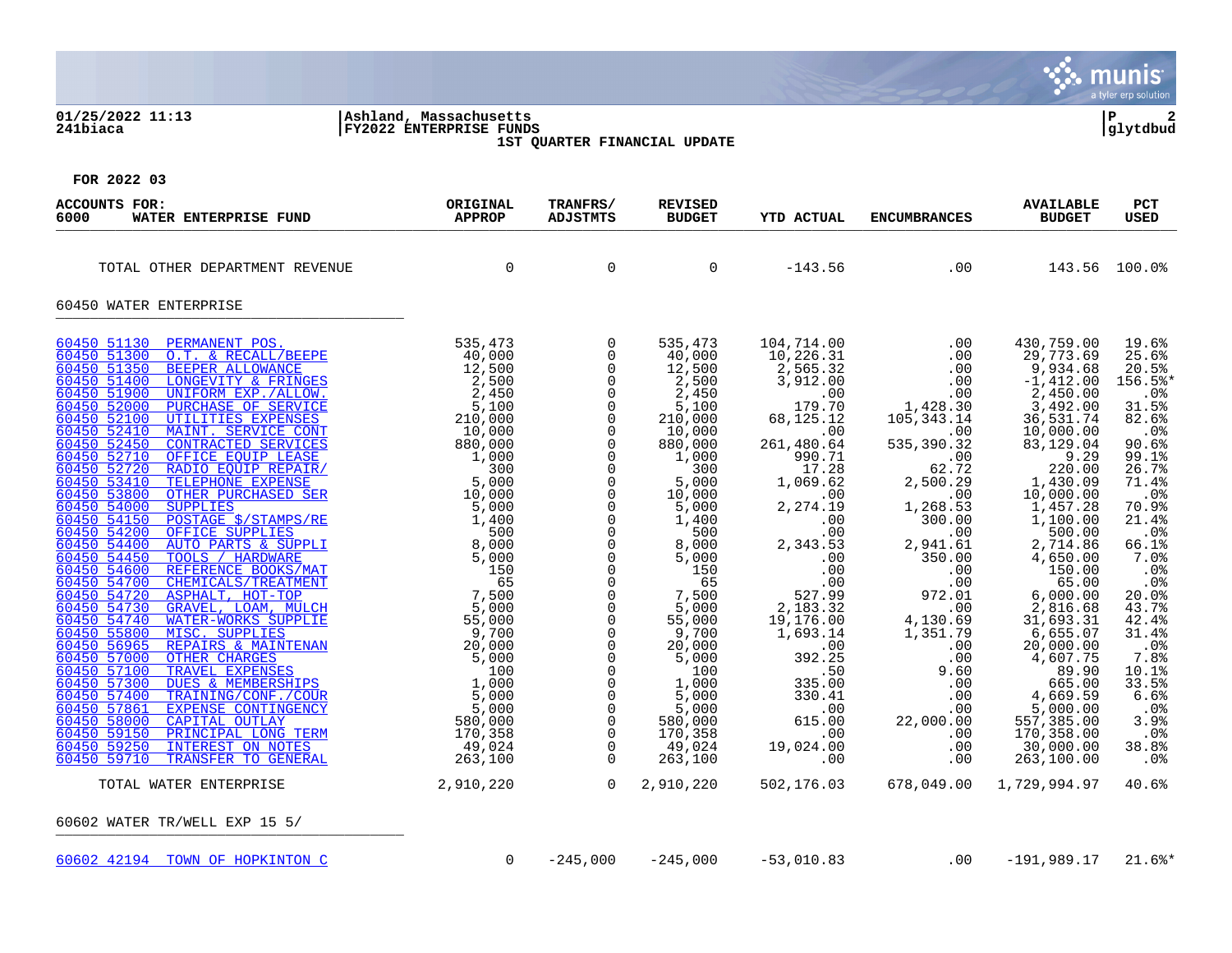## **01/25/2022 11:13 |Ashland, Massachusetts |P 3 241biaca |FY2022 ENTERPRISE FUNDS |glytdbud 1ST QUARTER FINANCIAL UPDATE**



| ACCOUNTS FOR:<br>6000<br>WATER ENTERPRISE FUND | ORIGINAL<br><b>APPROP</b> | TRANFRS/<br>ADJSTMTS   | REVISED<br><b>BUDGET</b> | <b>YTD ACTUAL</b>            | <b>ENCUMBRANCES</b> | <b>AVAILABLE</b><br><b>BUDGET</b>        | PCT<br>USED        |
|------------------------------------------------|---------------------------|------------------------|--------------------------|------------------------------|---------------------|------------------------------------------|--------------------|
| TOTAL WATER TR/WELL EXP 15 5/                  | 0                         | $-245.000$             | $-245.000$               | $-53.010.83$                 | .00                 | -191,989.17                              | 21.6%              |
| TOTAL WATER ENTERPRISE FUND                    | 2,910,220                 | $-2.910.220$           | 0                        | $-147.252.20$                | 678,049.00          | -530,796.80                              | $100.0$ $^{\circ}$ |
| TOTAL REVENUES<br>TOTAL EXPENSES               | $\Omega$<br>2,910,220     | -2,910,220<br>$\Omega$ | -2,910,220<br>2,910,220  | $-649, 428.23$<br>502,176.03 | $.00 \,$            | -2,260,791.77<br>678,049.00 1,729,994.97 |                    |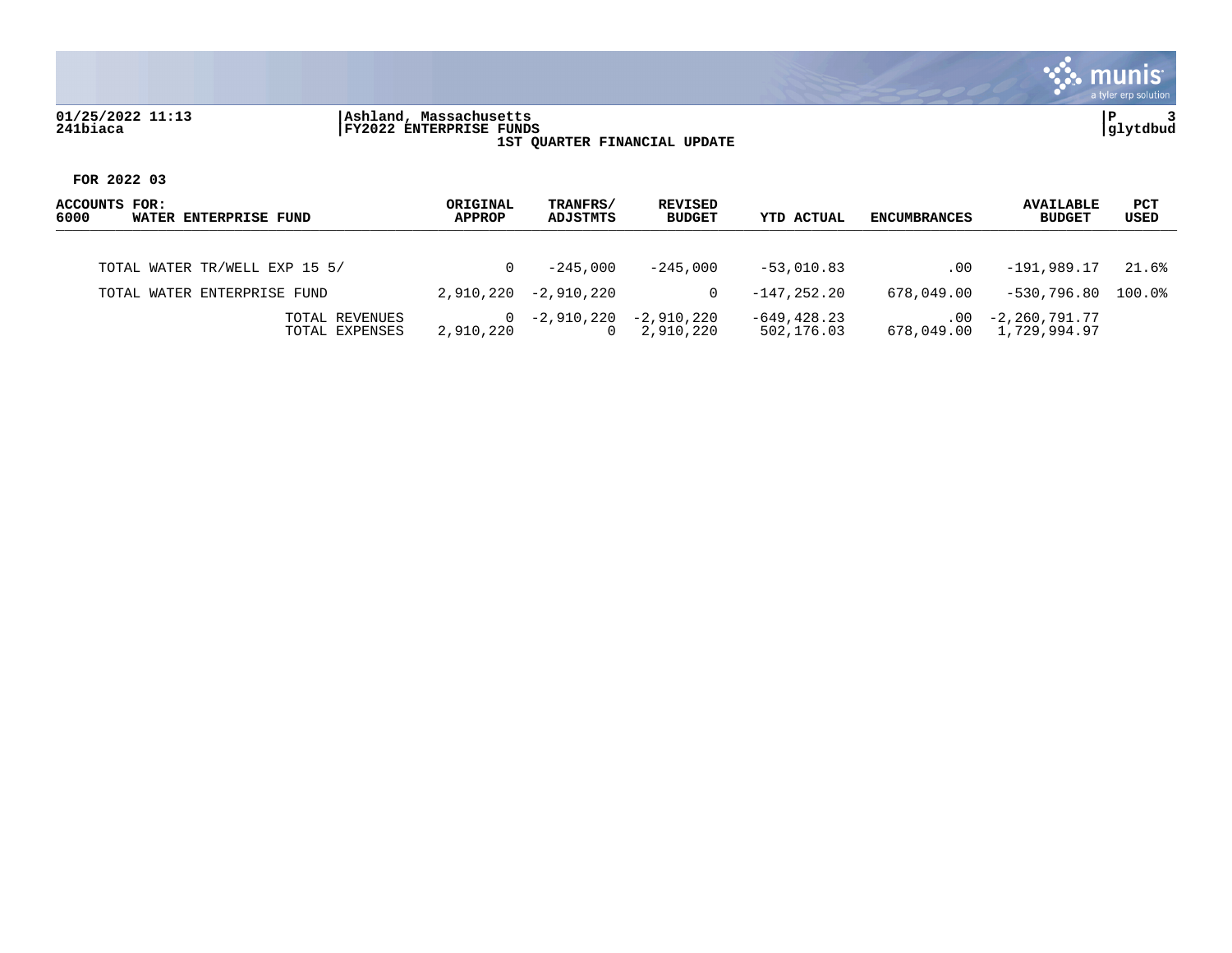## **01/25/2022 11:13 |Ashland, Massachusetts |P 4 241biaca |FY2022 ENTERPRISE FUNDS |glytdbud 1ST QUARTER FINANCIAL UPDATE**



| <b>ACCOUNTS FOR:</b><br>SEWER ENTERPRISE FUND<br>6100                                                                                                                                                                  | ORIGINAL<br><b>APPROP</b>                                 | TRANFRS/<br><b>ADJSTMTS</b>                                                   | <b>REVISED</b><br><b>BUDGET</b>                                                         | <b>YTD ACTUAL</b>                                                            | <b>ENCUMBRANCES</b>                         | <b>AVAILABLE</b><br><b>BUDGET</b>                                                | <b>PCT</b><br><b>USED</b>                                      |
|------------------------------------------------------------------------------------------------------------------------------------------------------------------------------------------------------------------------|-----------------------------------------------------------|-------------------------------------------------------------------------------|-----------------------------------------------------------------------------------------|------------------------------------------------------------------------------|---------------------------------------------|----------------------------------------------------------------------------------|----------------------------------------------------------------|
| 614142 SEWER LIENS                                                                                                                                                                                                     |                                                           |                                                                               |                                                                                         |                                                                              |                                             |                                                                                  |                                                                |
| 614142 41420<br>TAX LIENS REDEEMED<br>Liens added to 202<br>614142 43370<br>Liens added to 202<br>614142 43371<br>614142 43372<br>LIENS ADDED TO 202                                                                   | 0<br>$\mathbf 0$<br>0<br>$\Omega$                         | $\mathbf 0$<br>$\overline{0}$<br>$\Omega$<br>$-175,000$                       | 0<br>$\Omega$<br>$\Omega$<br>$-175,000$                                                 | $-11,018.31$<br>$-470.55$<br>$-15,761.70$<br>.00                             | .00<br>.00<br>.00<br>.00                    | 11,018.31<br>470.55<br>15,761.70<br>$-175,000.00$                                | 100.0%<br>100.0%<br>100.0%<br>$.0$ %*                          |
| TOTAL SEWER LIENS                                                                                                                                                                                                      | $\Omega$                                                  | $-175,000$                                                                    | $-175,000$                                                                              | $-27, 250.56$                                                                | .00                                         | $-147,749.44$                                                                    | 15.6%                                                          |
| 614170 PENALTIES & INTEREST                                                                                                                                                                                            |                                                           |                                                                               |                                                                                         |                                                                              |                                             |                                                                                  |                                                                |
| 614170 41371<br>2021 Lien Commiitt<br>614170 41372<br>2022 LIEN COMMITTE<br>614170 41730<br>PEN & INT-TAX LIEN<br>614170 41750<br>UTILITY LIEN INTER<br>614170 41775<br>UTILITY INTEREST<br>TOTAL PENALTIES & INTEREST | 0<br>0<br>$\Omega$<br>$\mathbf 0$<br>$\Omega$<br>$\Omega$ | $\overline{0}$<br>$-25.000$<br>$-4,591$<br>$\Omega$<br>$-20,000$<br>$-49,591$ | $\Omega$<br>$-25,000$<br>$-4,591$<br>$\overline{\phantom{0}}$<br>$-20,000$<br>$-49,591$ | $-696.78$<br>.00<br>$-1, 125.63$<br>$-742.57$<br>$-7, 405.16$<br>$-9,970.14$ | .00<br>.00<br>.00<br>.00<br>$.00 \,$<br>.00 | 696.78<br>$-25,000.00$<br>$-3, 465.37$<br>742.57<br>$-12,594.84$<br>$-39,620.86$ | 100.0%<br>$.0$ %*<br>$24.5$ *<br>100.0%<br>$37.0$ $*$<br>20.1% |
| 614210 SEWER USER CHARGES                                                                                                                                                                                              |                                                           |                                                                               |                                                                                         |                                                                              |                                             |                                                                                  |                                                                |
| 614210 42100 SEWER USER CHARGES                                                                                                                                                                                        |                                                           |                                                                               |                                                                                         | $0 -5,540,000 -5,540,000 -1,385,801.63$                                      |                                             | $.00 -4, 154, 198.37$                                                            | $25.0$ *                                                       |
| TOTAL SEWER USER CHARGES                                                                                                                                                                                               |                                                           |                                                                               |                                                                                         | $0 -5,540,000 -5,540,000 -1,385,801.63$                                      |                                             | $.00 -4, 154, 198.37$                                                            | 25.0%                                                          |
| 614240 SEWER COMMITTED INTERES                                                                                                                                                                                         |                                                           |                                                                               |                                                                                         |                                                                              |                                             |                                                                                  |                                                                |
| 614240 41671<br>2021 Committed Int<br>2022 COMMITTED INT<br>614240 41672                                                                                                                                               | 0<br>$\Omega$                                             | $\Omega$<br>$-18,000$                                                         | $\overline{0}$<br>$-18,000$                                                             | $-432.62$<br>.00                                                             | .00<br>.00                                  | 432.62<br>$-18,000.00$                                                           | 100.0%<br>$.0$ %*                                              |
| TOTAL SEWER COMMITTED INTERES                                                                                                                                                                                          | $\Omega$                                                  | $-18,000$                                                                     | $-18,000$                                                                               | $-432.62$                                                                    | $.00 \,$                                    | $-17,567.38$                                                                     | 2.4%                                                           |
| 61440 SEWER ENTERPRISE                                                                                                                                                                                                 |                                                           |                                                                               |                                                                                         |                                                                              |                                             |                                                                                  |                                                                |
| 61440 51130 PERMANENT POS.                                                                                                                                                                                             | 545,220                                                   | 252                                                                           | 545,472                                                                                 | 102,955.26                                                                   | .00                                         | 442,516.74                                                                       | 18.9%                                                          |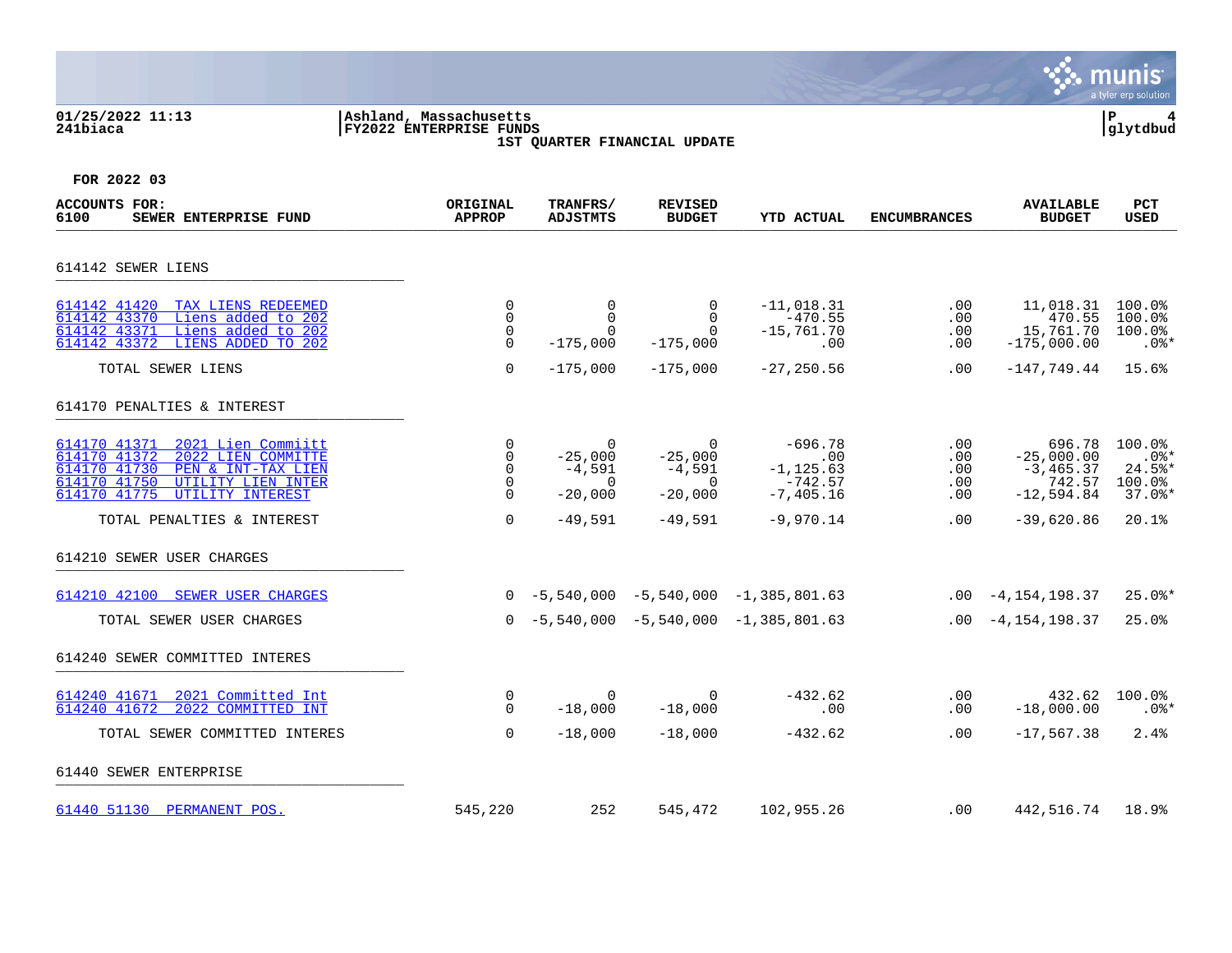

# **01/25/2022 11:13 |Ashland, Massachusetts |P 5 241biaca |FY2022 ENTERPRISE FUNDS |glytdbud**



**1ST QUARTER FINANCIAL UPDATE**

| <b>ACCOUNTS FOR:</b><br>SEWER ENTERPRISE FUND<br>6100                                                                                                                                                                                                                                                                                                                                                                                                                                                                                                                 | ORIGINAL<br><b>APPROP</b> | TRANFRS/<br><b>ADJSTMTS</b>                                                                                                                                                                                                                                                                                                                                                                                                                                                                                                         | <b>REVISED</b><br><b>BUDGET</b>                                                                                                                                                                                                                                                                                                                             | <b>YTD ACTUAL</b>                                                                                                                                                                                                                                                                                                                 | <b>ENCUMBRANCES</b>                                                                                                                                                                                                                                                                                                                     | <b>AVAILABLE</b><br><b>BUDGET</b>                                                                                                                                                                                                                                                                                                                                                                                                            | PCT<br><b>USED</b>                                                                                                                                                                                                                                                                                                      |
|-----------------------------------------------------------------------------------------------------------------------------------------------------------------------------------------------------------------------------------------------------------------------------------------------------------------------------------------------------------------------------------------------------------------------------------------------------------------------------------------------------------------------------------------------------------------------|---------------------------|-------------------------------------------------------------------------------------------------------------------------------------------------------------------------------------------------------------------------------------------------------------------------------------------------------------------------------------------------------------------------------------------------------------------------------------------------------------------------------------------------------------------------------------|-------------------------------------------------------------------------------------------------------------------------------------------------------------------------------------------------------------------------------------------------------------------------------------------------------------------------------------------------------------|-----------------------------------------------------------------------------------------------------------------------------------------------------------------------------------------------------------------------------------------------------------------------------------------------------------------------------------|-----------------------------------------------------------------------------------------------------------------------------------------------------------------------------------------------------------------------------------------------------------------------------------------------------------------------------------------|----------------------------------------------------------------------------------------------------------------------------------------------------------------------------------------------------------------------------------------------------------------------------------------------------------------------------------------------------------------------------------------------------------------------------------------------|-------------------------------------------------------------------------------------------------------------------------------------------------------------------------------------------------------------------------------------------------------------------------------------------------------------------------|
| 61440 51300 O.T. & RECALL/BEEPE<br>61440 51350<br>61440 51400<br>61440 51900<br>61440 52000<br>61440 52100<br>61440 52410<br>61440 52450<br>61440 52453<br>61440 52710<br>61440 52720<br>61440 53410<br>61440 54000<br>61440 54150<br>61440 54200<br>61440 54400<br>61440 54450<br>61440 54700<br>61440 54720<br>61440 54730<br>61440 55800<br>61440 56950<br>61440 56955<br>61440 56965<br>61440 57000<br>61440 57050<br>61440 57100<br>61440 57300<br>61440 57400<br>61440 57861<br>61440 58000<br>61440 59150<br>61440 59250<br>61440 59710<br>TRANSFER TO GENERAL | 242,875                   | $\overline{0}$<br>$\overline{0}$<br>$\overline{0}$<br>$\frac{0}{3,100}$<br>$-6,108$<br>$\Omega$<br>$\overline{0}$<br>358<br>$\overline{0}$<br>$\overline{0}$<br>$\mathsf{O}$<br>$\overline{0}$<br>$\overline{0}$<br>$\overline{0}$<br>$\overline{0}$<br>$\overline{0}$<br>$\overline{0}$<br>$\frac{500}{2,150}$<br>0<br>$\Omega$<br>$\overline{0}$<br>$\overline{0}$<br>$\overline{0}$<br>$\mathsf{O}$<br>$\Omega$<br>$\mathsf{O}$<br>$\mathbf 0$<br>$\mathsf{O}$<br>$\overline{0}$<br>$\overline{0}$<br>$\overline{0}$<br>$\Omega$ | 7,500<br>12,500<br>3,500<br>3,000<br>8,100<br>63,892<br>3,000<br>60,000<br>858<br>1,000<br>500<br>4,000<br>6,000<br>600<br>300<br>7,000<br>6,000<br>45,000<br>500<br>2,650<br>5,000<br>2,774,667<br>95,000<br>25,000<br>$\overline{0}$<br>1,100,000<br>$\frac{0}{100}$<br>100<br>$\frac{1}{25}$ , 500<br>25,000<br>290,000<br>398,999<br>108,078<br>242,875 | 5,831.03<br>4,107.66<br>3,912.00<br>.00<br>4,140.37<br>4,326.09<br>.00<br>7,052.01<br>158.00<br>990.71<br>17.28<br>772.43<br>252.49<br>.00<br>.00<br>2,313.00<br>174.80<br>135.00<br>.00<br>2,092.44<br>1,659.22<br>825,685.20<br>.00<br>.00<br>284.25<br>529,069.95<br>.10<br>.00<br>$120.41$<br>.00<br>.00<br>.00<br>.00<br>.00 | .00<br>.00<br>.00<br>.00<br>2,896.20<br>4,025.43<br>.00<br>20, 315.76<br>700.00<br>.00<br>62.72<br>1,648.35<br>2,847.51<br>400.00<br>.00<br>2,941.59<br>350.00<br>10,000.00<br>500.00<br>.00<br>2,110.74<br>1,948,981.20<br>.00<br>.00<br>570,<br>.00<br>570,930.05<br>.00<br>.00<br>.00<br>.00<br>.00<br>.00<br>$.00 \,$<br>.00<br>.00 | 1,668.97<br>8,392.34<br>$-412.00$<br>3,000.00<br>1,063.43<br>55,540.48<br>3,000.00<br>32,632.23<br>.00<br>9.29<br>420.00<br>1,579.22<br>2,900.00<br>200.00<br>300.00<br>1,745.41<br>5,475.20<br>34,865.00<br>.00<br>557.56<br>1,230.04<br>.60<br>95,000.00<br>25,000.00<br>$-284.25$<br>.00<br>$-.10$<br>100.00<br>$\frac{1}{25}$ , $\frac{379}{000}$ , $\frac{59}{00}$<br>25,000.00<br>290,000.00<br>398,999.00<br>108,078.00<br>242,875.00 | 77.7%<br>32.9%<br>111.8%*<br>.0%<br>86.9%<br>13.1%<br>$.0\%$<br>45.6%<br>100.0%<br>99.1%<br>16.0%<br>60.5%<br>51.7%<br>66.7%<br>.0%<br>75.1%<br>8.7%<br>22.5%<br>100.0%<br>79.0%<br>75.4%<br>100.0%<br>.0%<br>.0%<br>$100.0$ *<br>100.0%<br>$100.0$ *<br>.0%<br>8.0%<br>.0%<br>.0%<br>.0 <sup>8</sup><br>$.0\%$<br>. 0% |
| TOTAL SEWER ENTERPRISE                                                                                                                                                                                                                                                                                                                                                                                                                                                                                                                                                | 5,847,339                 | 252                                                                                                                                                                                                                                                                                                                                                                                                                                                                                                                                 | 5,847,591                                                                                                                                                                                                                                                                                                                                                   |                                                                                                                                                                                                                                                                                                                                   | 1,496,049.70 2,568,709.55 1,782,831.75                                                                                                                                                                                                                                                                                                  |                                                                                                                                                                                                                                                                                                                                                                                                                                              | 69.5%                                                                                                                                                                                                                                                                                                                   |
| 614450 SEWER PERMITS                                                                                                                                                                                                                                                                                                                                                                                                                                                                                                                                                  |                           |                                                                                                                                                                                                                                                                                                                                                                                                                                                                                                                                     |                                                                                                                                                                                                                                                                                                                                                             |                                                                                                                                                                                                                                                                                                                                   |                                                                                                                                                                                                                                                                                                                                         |                                                                                                                                                                                                                                                                                                                                                                                                                                              |                                                                                                                                                                                                                                                                                                                         |
| 614450 42080 SEWER LICENSES<br>614450 42090 SEWER PERMITS                                                                                                                                                                                                                                                                                                                                                                                                                                                                                                             | 0<br>$\Omega$             | $\mathbf 0$<br>$-25,000$                                                                                                                                                                                                                                                                                                                                                                                                                                                                                                            | $\overline{0}$<br>$-25,000$                                                                                                                                                                                                                                                                                                                                 | $-175.00$<br>$-5,250.00$                                                                                                                                                                                                                                                                                                          | .00<br>.00                                                                                                                                                                                                                                                                                                                              | $-19,750.00$                                                                                                                                                                                                                                                                                                                                                                                                                                 | 175.00 100.0%<br>$21.0$ %*                                                                                                                                                                                                                                                                                              |
| TOTAL SEWER PERMITS                                                                                                                                                                                                                                                                                                                                                                                                                                                                                                                                                   | 0                         | $-25,000$                                                                                                                                                                                                                                                                                                                                                                                                                                                                                                                           | $-25,000$                                                                                                                                                                                                                                                                                                                                                   | $-5,425.00$                                                                                                                                                                                                                                                                                                                       | .00                                                                                                                                                                                                                                                                                                                                     | $-19,575.00$                                                                                                                                                                                                                                                                                                                                                                                                                                 | 21.7%                                                                                                                                                                                                                                                                                                                   |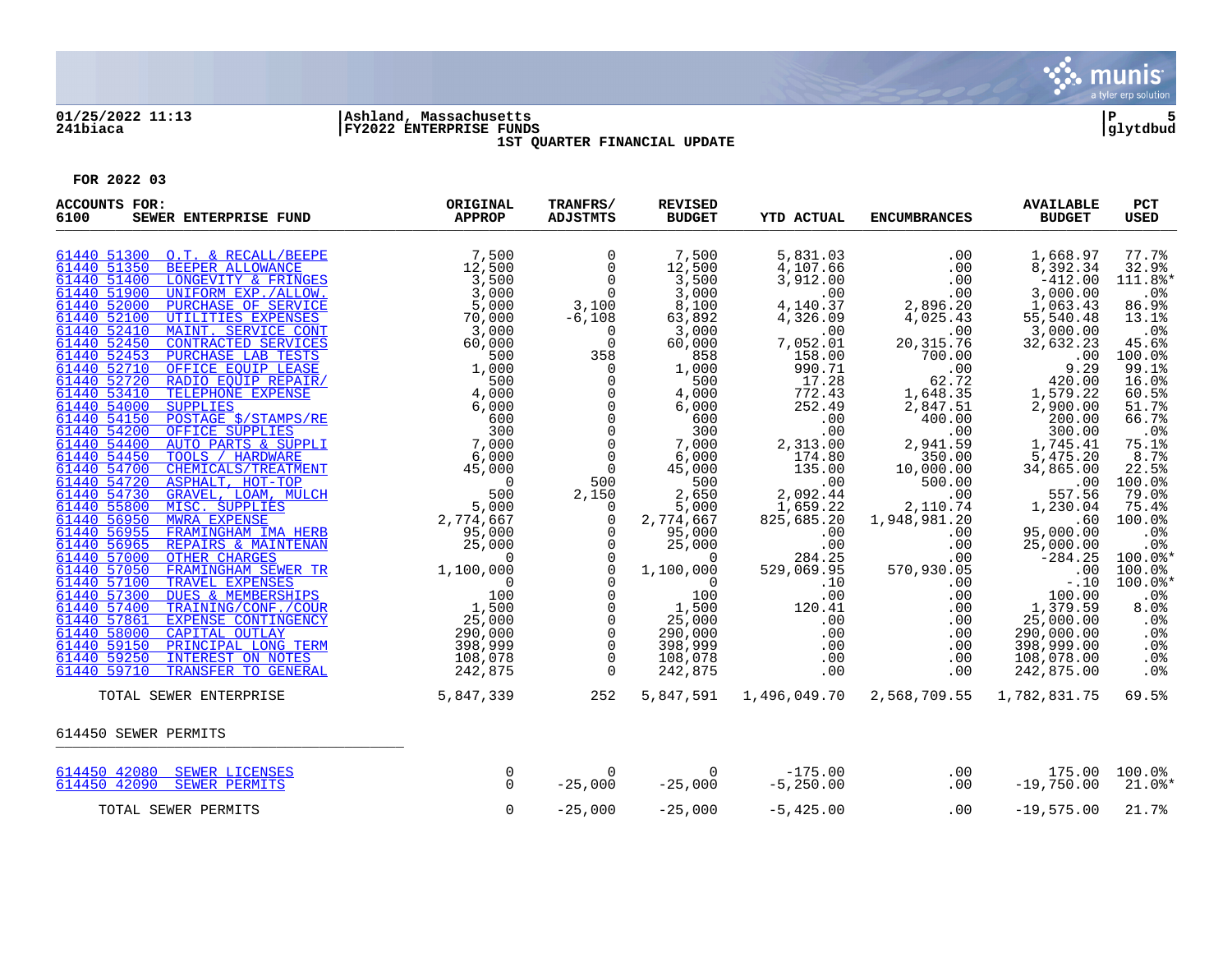## **01/25/2022 11:13 |Ashland, Massachusetts |P 6 241biaca |FY2022 ENTERPRISE FUNDS |glytdbud 1ST QUARTER FINANCIAL UPDATE**



| ACCOUNTS<br>FOR:<br>6100<br><b>ENTERPRISE FUND</b><br>SEWER                                                    | ORIGINAL<br><b>APPROP</b>   | TRANFRS/<br>ADJSTMTS | <b>REVISED</b><br><b>BUDGET</b> | <b>YTD ACTUAL</b>                 | <b>ENCUMBRANCES</b>      | <b>AVAILABLE</b><br><b>BUDGET</b>    | <b>PCT</b><br>USED          |
|----------------------------------------------------------------------------------------------------------------|-----------------------------|----------------------|---------------------------------|-----------------------------------|--------------------------|--------------------------------------|-----------------------------|
| 614750 SEWER ASSESSMENTS                                                                                       |                             |                      |                                 |                                   |                          |                                      |                             |
| 614750 41621<br>2021 Sewer Betterm<br>614750 41622<br>2022 SEWER BETTERM<br>614750 44120<br>SEWER BETT. PD. IN |                             | $-40,000$            | $-40,000$                       | $-2,046.24$<br>.00<br>$-4,796.36$ | .00<br>.00<br>.00        | 2,046.24<br>$-40.000.00$<br>4,796.36 | $100.0$ %<br>.0%*<br>100.0% |
| TOTAL SEWER ASSESSMENTS                                                                                        | 0                           | $-40,000$            | $-40.000$                       | $-6,842.60$                       | .00                      | $-33,157,40$                         | 17.1%                       |
| TOTAL SEWER ENTERPRISE FUND                                                                                    | 5,847,339                   | $-5,847,339$         | 0                               | 60,327.15                         | 2,568,709.55             | $-2,629,036.70$                      | $100.0$ $^{\circ}$          |
| TOTAL REVENUES<br>TOTAL EXPENSES                                                                               | $\overline{0}$<br>5,847,339 | -5,847,591<br>252    | -5,847,591<br>5,847,591         | -1,435,722.55<br>1,496,049.70     | $.00 \,$<br>2,568,709.55 | -4,411,868.45<br>1,782,831.75        |                             |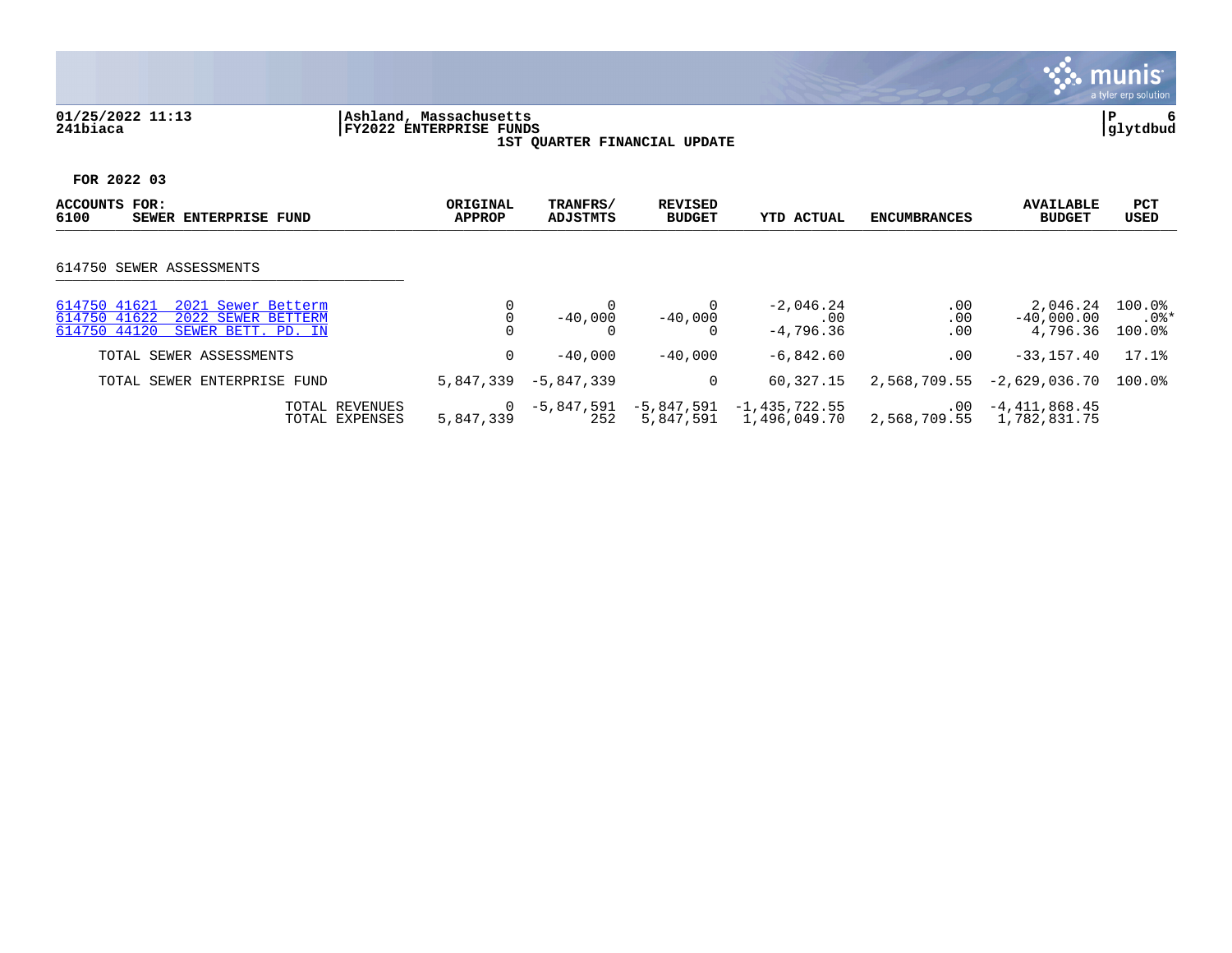## **01/25/2022 11:13 |Ashland, Massachusetts |P 7 241biaca |FY2022 ENTERPRISE FUNDS |glytdbud 1ST QUARTER FINANCIAL UPDATE**



| ACCOUNTS FOR:<br>6200<br>SOLID WASTE DISPOS. ENTERPRISE                                                                                                                                  | ORIGINAL<br><b>APPROP</b>                      | TRANFRS/<br><b>ADJSTMTS</b>                      | <b>REVISED</b><br><b>BUDGET</b>                  | <b>YTD ACTUAL</b>                                   | <b>ENCUMBRANCES</b>                  | <b>AVAILABLE</b><br><b>BUDGET</b>                               | <b>PCT</b><br>USED                          |
|------------------------------------------------------------------------------------------------------------------------------------------------------------------------------------------|------------------------------------------------|--------------------------------------------------|--------------------------------------------------|-----------------------------------------------------|--------------------------------------|-----------------------------------------------------------------|---------------------------------------------|
| 624142 RUBBISH LIENS                                                                                                                                                                     |                                                |                                                  |                                                  |                                                     |                                      |                                                                 |                                             |
| 624142 41420<br>TAX LIENS REDEEMED<br>Liens added to 202<br>624142 43370<br>Liens added to 202<br>624142 43371<br>624142 43372 LIENS ADDED TO 202                                        | 0<br>$\mathbf 0$<br>0<br>$\mathbf 0$           | $\mathbf 0$<br>$\Omega$<br>$\Omega$<br>$-42,000$ | $\mathbf 0$<br>$\Omega$<br>$\Omega$<br>$-42,000$ | $-380.50$<br>$-88.00$<br>$-2, 215.40$<br>.00        | .00<br>.00<br>.00<br>.00             | 380.50<br>88.00<br>2,215.40<br>$-42,000.00$                     | $100.0$ °<br>100.0%<br>$100.0$ %<br>$.0$ %* |
| TOTAL RUBBISH LIENS                                                                                                                                                                      | $\Omega$                                       | $-42,000$                                        | $-42,000$                                        | $-2,683.90$                                         | .00                                  | $-39, 316.10$                                                   | 6.4%                                        |
| 624170 PENALTIES & INTEREST                                                                                                                                                              |                                                |                                                  |                                                  |                                                     |                                      |                                                                 |                                             |
| 624170 41371<br>2021 Lien Commiitt<br>624170 41372<br>2022 LIEN COMMITTE<br>624170 41730<br>PEN & INT-TAX LIEN<br>624170 41775<br>UTILITY INTEREST                                       | 0<br>$\Omega$<br>0<br>$\Omega$                 | $\Omega$<br>$-5,000$<br>$\Omega$<br>$-3,921$     | $\Omega$<br>$-5,000$<br>0<br>$-3,921$            | $-141.49$<br>.00<br>$-4.13$<br>$-1,598.57$          | .00<br>.00<br>.00<br>.00             | 141.49<br>$-5,000.00$<br>4.13<br>$-2, 322.43$                   | 100.0%<br>$.0$ %*<br>$100.0$ %<br>40.8%*    |
| TOTAL PENALTIES & INTEREST                                                                                                                                                               | $\Omega$                                       | $-8,921$                                         | $-8,921$                                         | $-1,744.19$                                         | .00                                  | $-7, 176.81$                                                    | 19.6%                                       |
| 62430 RUBBISH REMOVAL                                                                                                                                                                    |                                                |                                                  |                                                  |                                                     |                                      |                                                                 |                                             |
| 62430 51190<br>OTHER SALARIES<br>62430 51400<br>LONGEVITY & FRINGES<br>62430 52910<br><b>RUBBISH REMOVAL</b><br>62430 52930<br>HAZ.HOUSEHOLD WASTE<br>62430 59710<br>TRANSFER TO GENERAL | 29,571<br>300<br>1,375,000<br>25,000<br>21,050 | 0<br>0<br>$\mathbf 0$<br>$\Omega$<br>$\mathbf 0$ | 29,571<br>300<br>1,375,000<br>25,000<br>21,050   | 3,043.76<br>300.00<br>295,008.41<br>1,286.01<br>.00 | .00<br>$.00 \,$<br>.00<br>.00<br>.00 | 26,527.24<br>$.00 \,$<br>1,079,991.59<br>23,713.99<br>21,050.00 | 10.3%<br>100.0%<br>21.5%<br>5.1%<br>.0%     |
| TOTAL RUBBISH REMOVAL                                                                                                                                                                    | 1,450,921                                      | $\Omega$                                         | 1,450,921                                        | 299,638.18                                          | $.00 \,$                             | 1,151,282.82                                                    | 20.7%                                       |
| 624320 FEES                                                                                                                                                                              |                                                |                                                  |                                                  |                                                     |                                      |                                                                 |                                             |
| 624320 41741<br><b>RUBBISH DEMANDS</b><br>624320 43285<br>RUBBISH BAG FEE<br>624320 43290<br>RUBBISH COLLECTION                                                                          | 0<br>$\Omega$<br>$\Omega$                      | $-15,000$<br>$-350,000$<br>$-735,000$            | $-15,000$<br>$-350,000$<br>$-735,000$            | $-2,542.05$<br>$-122,854.36$<br>$-600, 508.04$      | .00<br>.00<br>.00                    | $-12, 457.95$<br>$-227, 145.64$<br>$-134, 491.96$               | 16.9%*<br>$35.1$ <sup>*</sup><br>81.7%*     |
| TOTAL FEES                                                                                                                                                                               | $\Omega$                                       | $-1,100,000$                                     | $-1,100,000$                                     | $-725, 904.45$                                      | $.00 \,$                             | $-374,095.55$                                                   | 66.0%                                       |
| 624990 OTHER FINANCING SOURCES                                                                                                                                                           |                                                |                                                  |                                                  |                                                     |                                      |                                                                 |                                             |
| 624990 49905 USE OF RETAINED EA                                                                                                                                                          | 0                                              | $-300,000$                                       | $-300,000$                                       | .00                                                 | $.00 \,$                             | $-300,000.00$                                                   | $.0$ % $*$                                  |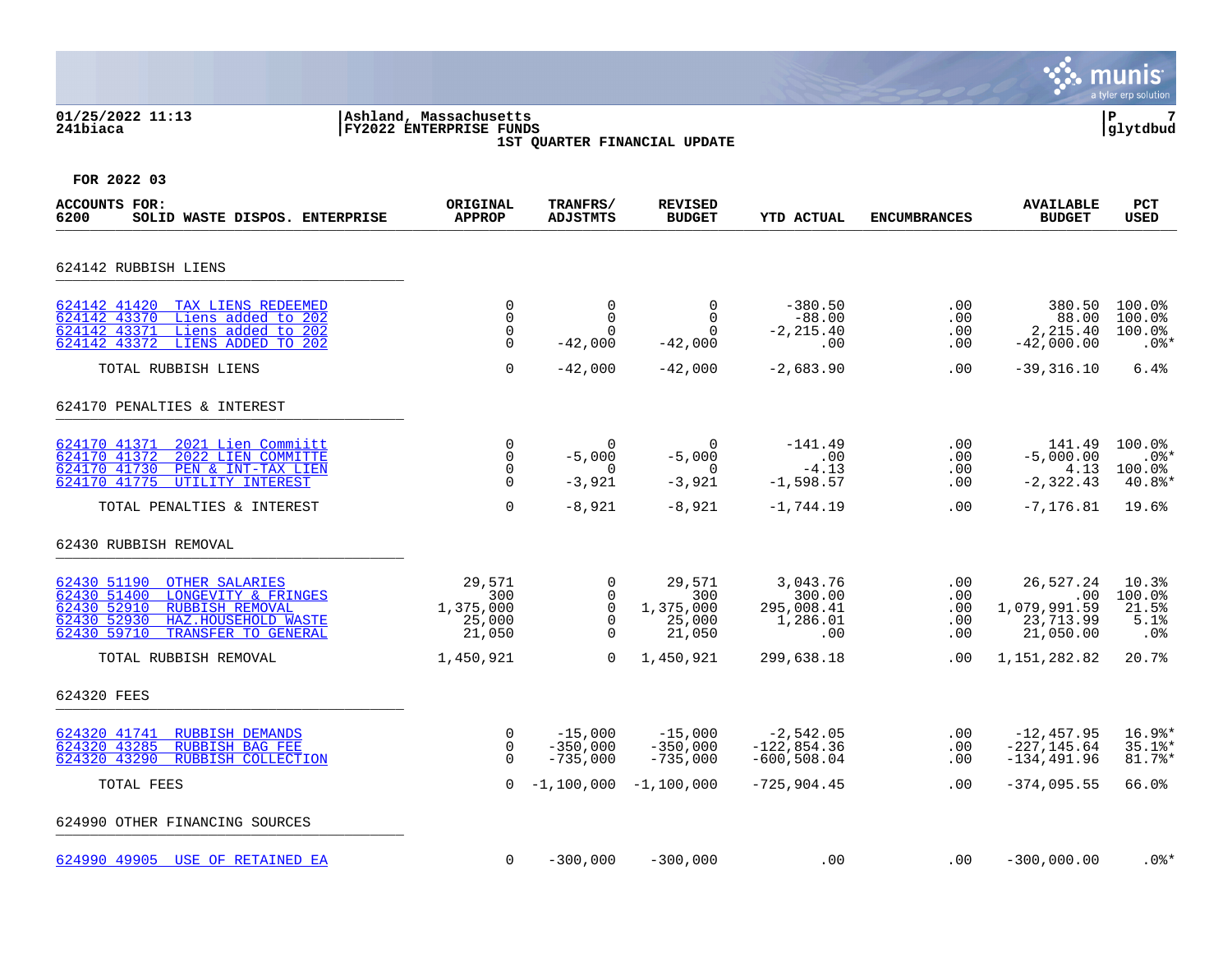

## **01/25/2022 11:13 |Ashland, Massachusetts |P 8 241biaca |FY2022 ENTERPRISE FUNDS |glytdbud 1ST QUARTER FINANCIAL UPDATE**



| ACCOUNTS FOR:<br>6200<br>SOLID WASTE DISPOS.<br><b>ENTERPRISE</b> | ORIGINAL<br><b>APPROP</b> | TRANFRS/<br>ADJSTMTS | REVISED<br><b>BUDGET</b> | <b>YTD ACTUAL</b>            | <b>ENCUMBRANCES</b> | <b>AVAILABLE</b><br><b>BUDGET</b> | <b>PCT</b><br>USED |
|-------------------------------------------------------------------|---------------------------|----------------------|--------------------------|------------------------------|---------------------|-----------------------------------|--------------------|
| TOTAL OTHER FINANCING SOURCES                                     |                           | $-300.000$           | $-300.000$               | $.00 \,$                     | .00                 | $-300.000.00$                     | $.0\%$             |
| TOTAL SOLID WASTE DISPOS. ENTERPRISE                              | 1,450,921                 | -1,450,921           |                          | $-430.694.36$                | .00                 | 430,694.36                        | 100.0%             |
| TOTAL REVENUES<br>TOTAL EXPENSES                                  | $\Omega$<br>1,450,921     | -1,450,921<br>0      | -1,450,921<br>1,450,921  | $-730, 332.54$<br>299,638.18 | .00<br>$.00 \,$     | $-720,588.46$<br>1,151,282.82     |                    |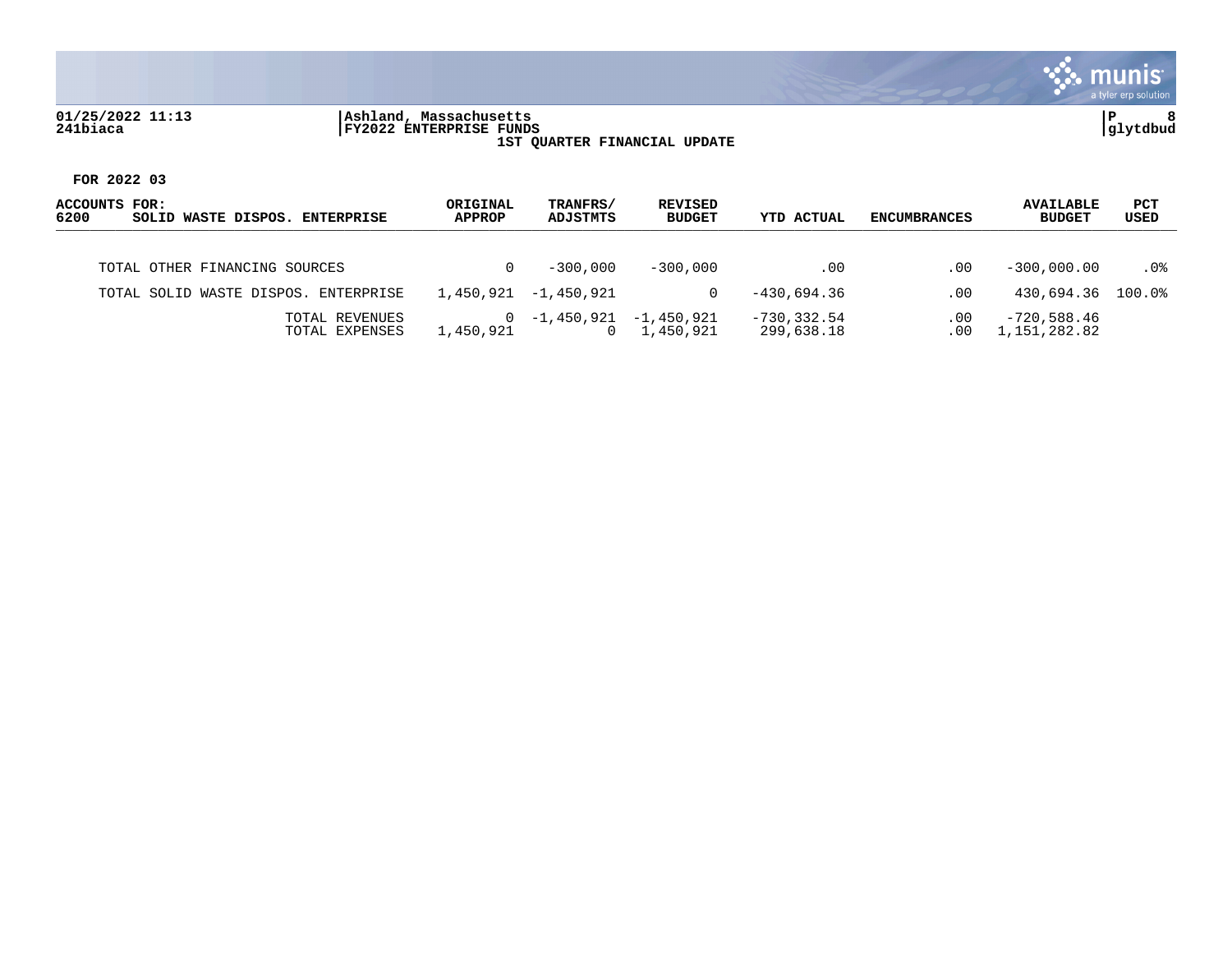### **01/25/2022 11:13 |Ashland, Massachusetts |P 9 241biaca |FY2022 ENTERPRISE FUNDS |glytdbud 1ST QUARTER FINANCIAL UPDATE**



| ACCOUNTS FOR:<br>6300<br>ATHLETIC FIELD ENTERPRISE FUND                                                                                                                                                                                                                                                                                                                         | ORIGINAL<br><b>APPROP</b>                                                                 | TRANFRS/<br><b>ADJSTMTS</b>                                                           | <b>REVISED</b><br><b>BUDGET</b>                                                           | <b>YTD ACTUAL</b>                                                                        | <b>ENCUMBRANCES</b>                                                                | <b>AVAILABLE</b><br><b>BUDGET</b>                                                                                    | <b>PCT</b><br><b>USED</b>                                                      |
|---------------------------------------------------------------------------------------------------------------------------------------------------------------------------------------------------------------------------------------------------------------------------------------------------------------------------------------------------------------------------------|-------------------------------------------------------------------------------------------|---------------------------------------------------------------------------------------|-------------------------------------------------------------------------------------------|------------------------------------------------------------------------------------------|------------------------------------------------------------------------------------|----------------------------------------------------------------------------------------------------------------------|--------------------------------------------------------------------------------|
| 6300 ATHLETIC FIELD ENTERPRISE FUND                                                                                                                                                                                                                                                                                                                                             |                                                                                           |                                                                                       |                                                                                           |                                                                                          |                                                                                    |                                                                                                                      |                                                                                |
| 6300 49905<br>USE OF RETAINED EARN                                                                                                                                                                                                                                                                                                                                              | 0                                                                                         | $-138,352$                                                                            | $-138,352$                                                                                | .00                                                                                      | $.00 \,$                                                                           | $-138, 352.00$                                                                                                       | $.0$ %*                                                                        |
| TOTAL ATHLETIC FIELD ENTERPRISE FUND                                                                                                                                                                                                                                                                                                                                            | 0                                                                                         | $-138,352$                                                                            | $-138,352$                                                                                | .00                                                                                      | .00                                                                                | $-138, 352.00$                                                                                                       | .0%                                                                            |
| 634360 RENTALS                                                                                                                                                                                                                                                                                                                                                                  |                                                                                           |                                                                                       |                                                                                           |                                                                                          |                                                                                    |                                                                                                                      |                                                                                |
| 634360 46490 FIELD RENTALS                                                                                                                                                                                                                                                                                                                                                      | $\Omega$                                                                                  | $-37,000$                                                                             | $-37,000$                                                                                 | $-24,985.00$                                                                             | .00                                                                                | $-12,015.00$                                                                                                         | $67.5$ *                                                                       |
| TOTAL RENTALS                                                                                                                                                                                                                                                                                                                                                                   | $\mathbf 0$                                                                               | $-37,000$                                                                             | $-37,000$                                                                                 | $-24,985.00$                                                                             | .00                                                                                | $-12,015.00$                                                                                                         | 67.5%                                                                          |
| 63490 ATHLETIC FIELD ENTERPRISE                                                                                                                                                                                                                                                                                                                                                 |                                                                                           |                                                                                       |                                                                                           |                                                                                          |                                                                                    |                                                                                                                      |                                                                                |
| 63490 51130<br>PERMANENT POS.<br>63490 51300<br>O.T. & RECALL/BEEPE<br>63490 51400<br>LONGEVITY & FRINGES<br>63490 52450<br><b>CONTRACTED SERVICES</b><br>63490 54400<br>AUTO PARTS & SUPPLI<br>63490 54450<br>TOOLS / HARDWARE<br>63490 54730<br>GRAVEL, LOAM, MULCH<br>63490 55800<br>MISC. SUPPLIES<br>63490 59710<br>TRANSFER TO GENERAL<br>TOTAL ATHLETIC FIELD ENTERPRISE | 56,419<br>1,000<br>300<br>27,750<br>2,000<br>2,000<br>2,000<br>2,000<br>82,133<br>175,602 | $\mathbf 0$<br>$\mathbf 0$<br>$\Omega$<br>$-250$<br>0<br>0<br>0<br>$\Omega$<br>$-250$ | 56,419<br>1,000<br>300<br>27,500<br>2,000<br>2,000<br>2,000<br>2,000<br>82,133<br>175,352 | 8,754.46<br>.00<br>280.00<br>1,856.11<br>.00<br>.00<br>.00<br>595.08<br>.00<br>11,485.65 | .00<br>.00<br>.00<br>5,500.00<br>.00<br>300.00<br>.00<br>800.00<br>.00<br>6,600.00 | 47,664.54<br>1,000.00<br>20.00<br>20,143.89<br>2,000.00<br>1,700.00<br>2,000.00<br>604.92<br>82,133.00<br>157,266.35 | 15.5%<br>.0%<br>93.3%<br>26.7%<br>.0%<br>15.0%<br>.0%<br>69.8%<br>.0%<br>10.3% |
| TOTAL ATHLETIC FIELD ENTERPRISE FUND                                                                                                                                                                                                                                                                                                                                            | 175,602                                                                                   | $-175,602$                                                                            | 0                                                                                         | $-13, 499.35$                                                                            | 6,600.00                                                                           | 6,899.35                                                                                                             | 100.0%                                                                         |
| TOTAL REVENUES<br>TOTAL EXPENSES                                                                                                                                                                                                                                                                                                                                                | 0<br>175,602                                                                              | $-175,352$<br>$-250$                                                                  | $-175, 352$<br>175,352                                                                    | $-24,985.00$<br>11,485.65                                                                | .00<br>6,600.00                                                                    | $-150, 367.00$<br>157,266.35                                                                                         |                                                                                |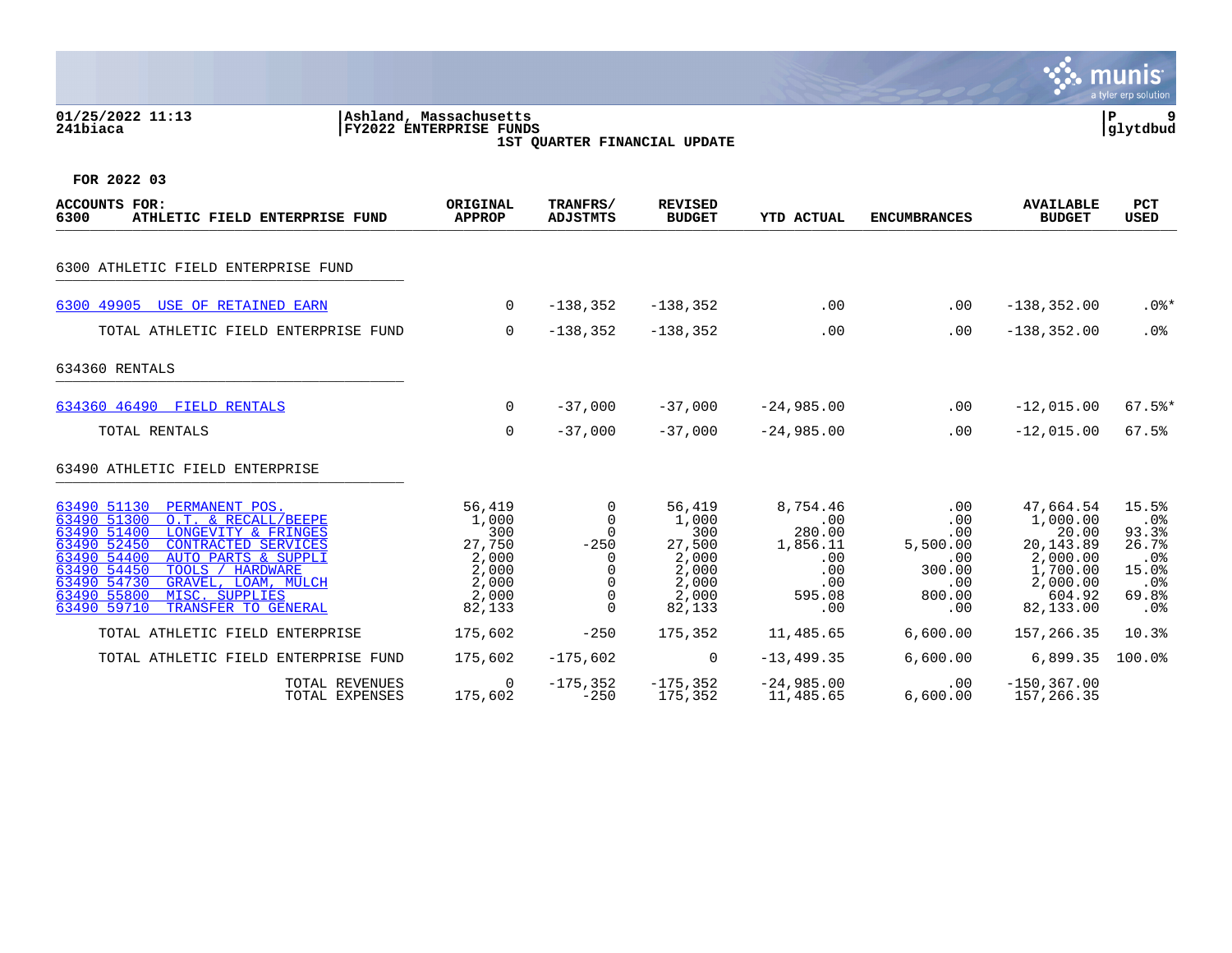

## **01/25/2022 11:13 |Ashland, Massachusetts |P 10 241biaca |FY2022 ENTERPRISE FUNDS |glytdbud 1ST QUARTER FINANCIAL UPDATE**



| ACCOUNTS<br>FOR:<br>6400<br>CABLE ACCESS                                                                                                                                                                                                                                 | ORIGINAL<br><b>APPROP</b>   | TRANFRS/<br><b>ADJSTMTS</b> | <b>REVISED</b><br><b>BUDGET</b>                         | <b>YTD ACTUAL</b>                                                     | <b>ENCUMBRANCES</b>                           | <b>AVAILABLE</b><br><b>BUDGET</b>                                                               | PCT<br><b>USED</b>                                               |
|--------------------------------------------------------------------------------------------------------------------------------------------------------------------------------------------------------------------------------------------------------------------------|-----------------------------|-----------------------------|---------------------------------------------------------|-----------------------------------------------------------------------|-----------------------------------------------|-------------------------------------------------------------------------------------------------|------------------------------------------------------------------|
| 64010 CABLE ACCESS                                                                                                                                                                                                                                                       |                             |                             |                                                         |                                                                       |                                               |                                                                                                 |                                                                  |
| 64010 44555<br>CABLE ACCESS - TOWN<br>64010 44565<br>CABLE ACCESS - STUD<br>64010 45805<br>CABLE ACCESS GIFTS<br>64010 49905<br>USE OF RETAINED EAR<br>64010 54555<br>CABLE ACCESS -<br>TOWN<br>64010 54565<br>CABLE ACCESS - STUD<br>64010 59710<br>TRANSFER TO GENERAL | 55,000<br>500,000<br>92,000 | $-500,000$<br>$-147.000$    | $-500,000$<br>$-147,000$<br>55,000<br>500,000<br>92,000 | .00<br>$-81, 488.51$<br>$-2,059.10$<br>.00<br>.00<br>82,908.51<br>.00 | .00<br>.00<br>.00<br>.00<br>.00<br>.00<br>.00 | $-500,000.00$<br>81,488.51<br>2,059.10<br>$-147,000.00$<br>55,000.00<br>417,091.49<br>92,000.00 | $.0$ %*<br>100.0%<br>100.0%<br>$.0$ %*<br>.0%<br>16.6%<br>$.0\%$ |
| TOTAL CABLE ACCESS<br>TOTAL CABLE ACCESS                                                                                                                                                                                                                                 | 647,000<br>647,000          | $-647.000$<br>$-647,000$    | 0<br>0                                                  | $-639.10$<br>$-639.10$                                                | .00<br>.00                                    | 639.10<br>639.10                                                                                | 100.0%<br>100.0%                                                 |
| TOTAL REVENUES<br>TOTAL EXPENSES                                                                                                                                                                                                                                         | 0<br>647,000                | $-647,000$<br>$\Omega$      | $-647.000$<br>647,000                                   | $-83,547.61$<br>82,908.51                                             | .00<br>.00                                    | $-563, 452.39$<br>564,091.49                                                                    |                                                                  |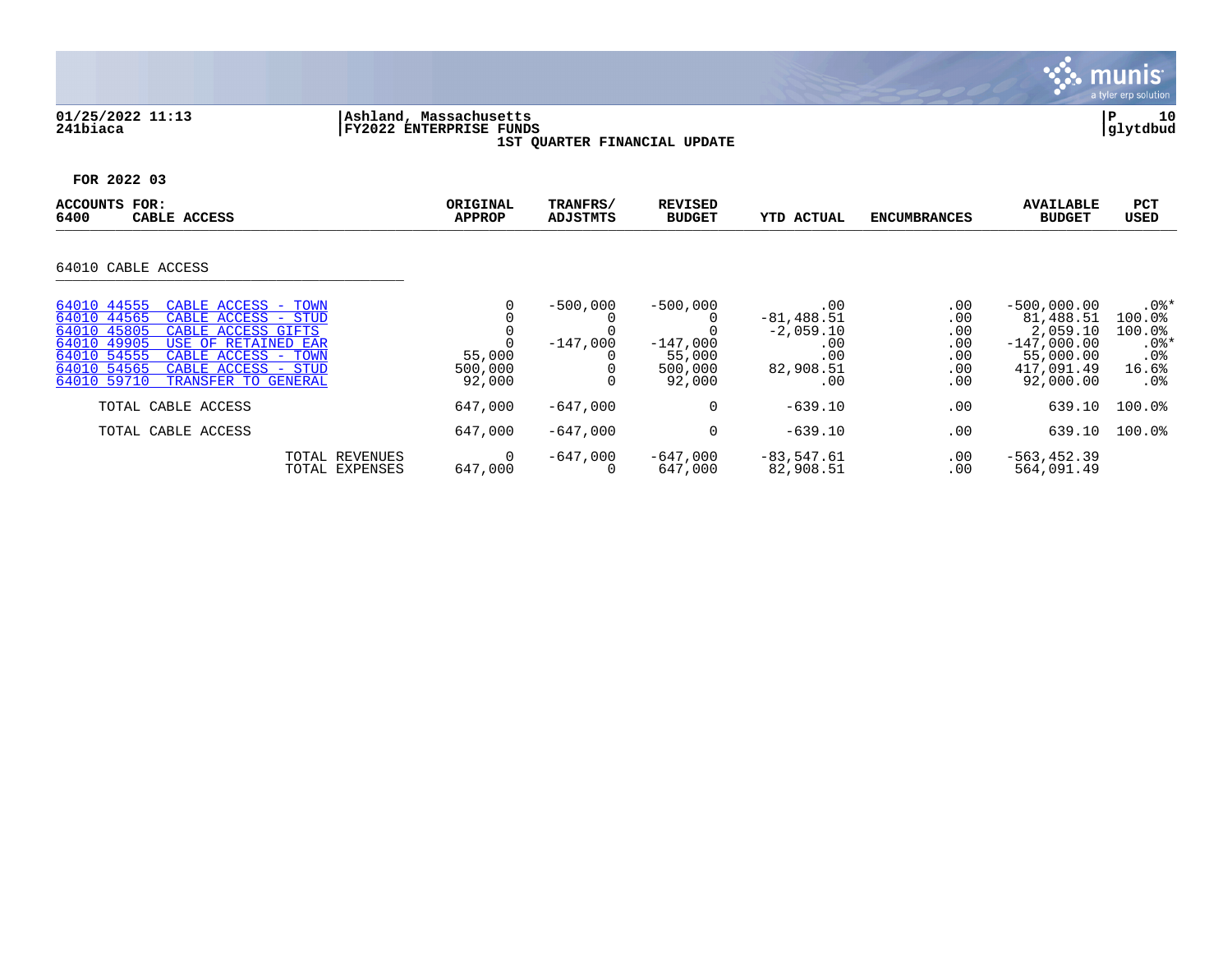

## **01/25/2022 11:13 |Ashland, Massachusetts |P 11 241biaca |FY2022 ENTERPRISE FUNDS |glytdbud 1ST QUARTER FINANCIAL UPDATE**



| ACCOUNTS FOR:<br>6500<br>STORMWATER ENTERPRISE FUND                                                                                                                                                                                                                                                                                                                                                                                                                                                            | ORIGINAL<br><b>APPROP</b>                                                                                                      | TRANFRS/<br><b>ADJSTMTS</b> | <b>REVISED</b><br><b>BUDGET</b>                                                                                                          | <b>YTD ACTUAL</b>                                                                                                                             | <b>ENCUMBRANCES</b>                                                                                       | <b>AVAILABLE</b><br><b>BUDGET</b>                                                                                                                                              | <b>PCT</b><br><b>USED</b>                                                                                                        |
|----------------------------------------------------------------------------------------------------------------------------------------------------------------------------------------------------------------------------------------------------------------------------------------------------------------------------------------------------------------------------------------------------------------------------------------------------------------------------------------------------------------|--------------------------------------------------------------------------------------------------------------------------------|-----------------------------|------------------------------------------------------------------------------------------------------------------------------------------|-----------------------------------------------------------------------------------------------------------------------------------------------|-----------------------------------------------------------------------------------------------------------|--------------------------------------------------------------------------------------------------------------------------------------------------------------------------------|----------------------------------------------------------------------------------------------------------------------------------|
| STORMWATER ENTERPRISE FUND<br>6500                                                                                                                                                                                                                                                                                                                                                                                                                                                                             |                                                                                                                                |                             |                                                                                                                                          |                                                                                                                                               |                                                                                                           |                                                                                                                                                                                |                                                                                                                                  |
| 6500 41775<br>UTILITY INTEREST<br>6500 43300<br>STORMWATER FEES<br>6500 51130<br>PERMANENT POS.<br>6500 51400<br>LONGEVITY & FRINGES<br>6500 51900<br>UNIFORM EXP./ALLOW.<br>6500 52000<br>PURCHASE OF SERVICES<br>6500 52450<br>CONTRACTED SERVICES<br>6500 54000<br><b>SUPPLIES</b><br>6500 54150<br>POSTAGE \$/STAMPS/REG<br>6500 54450<br>TOOLS / HARDWARE<br>6500 54710<br>CONCRETE (CEMENT)<br>6500 54720<br>ASPHALT, HOT-TOP<br>6500 57400<br>TRAINING/CONF./COURS<br>6500 59710<br>TRANSFER TO GENERAL | 0<br>$\Omega$<br>186,915<br>1,050<br>1,320<br>14,000<br>73,000<br>3,500<br>3,500<br>2,000<br>1,000<br>2,000<br>4,000<br>31,853 | 0<br>$-324, 138$            | $\Omega$<br>$-324, 138$<br>186,915<br>1,050<br>1,320<br>14,000<br>73,000<br>3,500<br>3,500<br>2,000<br>1,000<br>2,000<br>4,000<br>31,853 | $-659.43$<br>$-91,561.00$<br>36,758.67<br>1,435.00<br>.00<br>3,174.00<br>44,363.53<br>2,752.68<br>.00<br>764.23<br>.00<br>.00<br>61.41<br>.00 | .00<br>.00<br>.00<br>.00<br>.00<br>.00<br>3,016.25<br>309.24<br>500.00<br>.00<br>.00<br>.00<br>.00<br>.00 | 659.43<br>$-232, 577.00$<br>150, 156. 33<br>$-385.00$<br>1,320.00<br>10,826.00<br>25,620.22<br>438.08<br>3,000.00<br>1,235.77<br>1,000.00<br>2,000.00<br>3,938.59<br>31,853.00 | 100.0%<br>$28.2$ *<br>19.7%<br>136.7%*<br>.0%<br>22.7%<br>64.9%<br>87.5%<br>14.3%<br>38.2%<br>$.0\%$<br>$.0\%$<br>1.5%<br>$.0\%$ |
| TOTAL STORMWATER ENTERPRISE FUND                                                                                                                                                                                                                                                                                                                                                                                                                                                                               | 324,138                                                                                                                        | $-324,138$                  | $\mathbf 0$                                                                                                                              | $-2,910.91$                                                                                                                                   | 3,825.49                                                                                                  | $-914.58$                                                                                                                                                                      | 100.0%                                                                                                                           |
| TOTAL STORMWATER ENTERPRISE FUND                                                                                                                                                                                                                                                                                                                                                                                                                                                                               | 324,138                                                                                                                        | $-324, 138$                 | 0                                                                                                                                        | $-2,910.91$                                                                                                                                   | 3,825.49                                                                                                  | $-914.58$                                                                                                                                                                      | $100.0$ <sup>8</sup>                                                                                                             |
|                                                                                                                                                                                                                                                                                                                                                                                                                                                                                                                | TOTAL REVENUES<br>0<br>324,138<br>TOTAL EXPENSES                                                                               | $-324,138$                  | $-324,138$<br>324,138                                                                                                                    | $-92, 220.43$<br>89,309.52                                                                                                                    | $.00 \,$<br>3,825.49                                                                                      | $-231,917.57$<br>231,002.99                                                                                                                                                    |                                                                                                                                  |